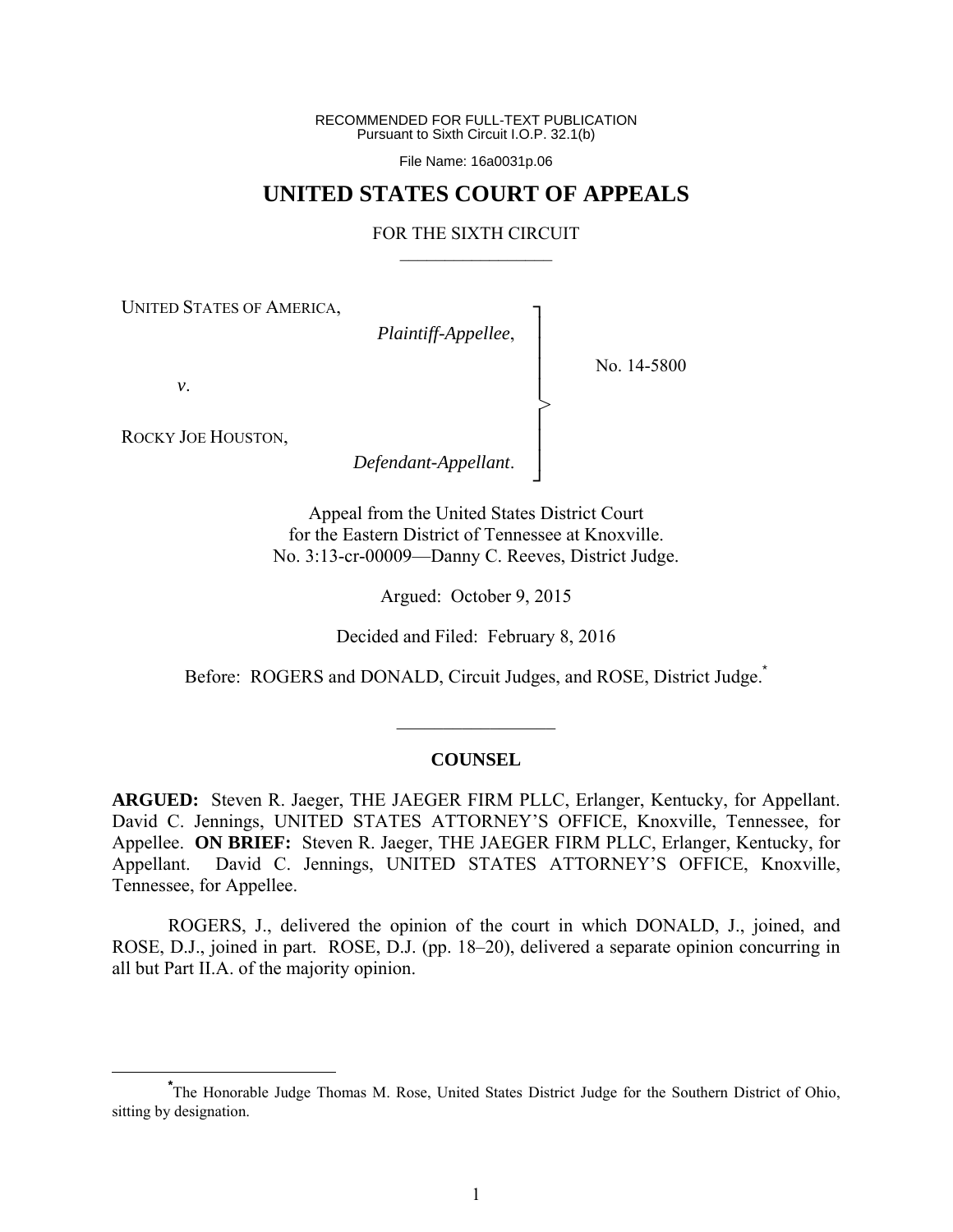## **OPINION**

 $\frac{1}{2}$ 

 $\frac{1}{2}$ 

ROGERS, Circuit Judge. Rocky Houston appeals his conviction of being a felon in possession of a firearm in violation of 18 U.S.C.  $\S$  922(g)(1). At trial, the primary evidence against Houston was video footage of his possessing firearms at his and his brother's rural Tennessee farm. The footage was recorded over the course of ten weeks by a camera installed on top of a public utility pole approximately 200 yards away. Although this ten-week surveillance was conducted without a warrant, the use of the pole camera did not violate Houston's reasonable expectations of privacy because the camera recorded the same view of the farm as that enjoyed by passersby on public roads. Houston's remaining arguments on appeal challenges to certain evidentiary decisions, to his classification as a "prohibited person" under  $\S 922(g)(1)$ , and to the reasonableness of his sentence—also lack merit.

### **I.**

 In 2012, the Roane County Sheriff's Department informed the Bureau of Alcohol, Tobacco, Firearms and Explosives ("ATF") that Rocky Houston was a convicted felon in open possession of firearms at his residence. Houston had been convicted by a Tennessee jury of a felony in March 2010, although his conviction was still pending on direct appeal when the sheriff's department contacted the ATF and throughout the ATF's subsequent investigation.

 Houston and his brother Leon Houston reside on the "Houston family farm," which is comprised of three adjacent properties. Houston resides in a red brick building, Leon in a trailer, and Houston's adult daughter in a farmhouse. Billboards and hand-painted signs critical of government officials and depicting the dead bodies of a law enforcement officer and his civilian ride-along companion (the murders of whom Houston and his brother were tried, but ultimately acquitted) hang approximately twenty yards off the road. While the farm is not enclosed by fencing or other artificial barriers, blue tarps blocked views of the trailer's doors and foliage initially blocked views of Houston's house.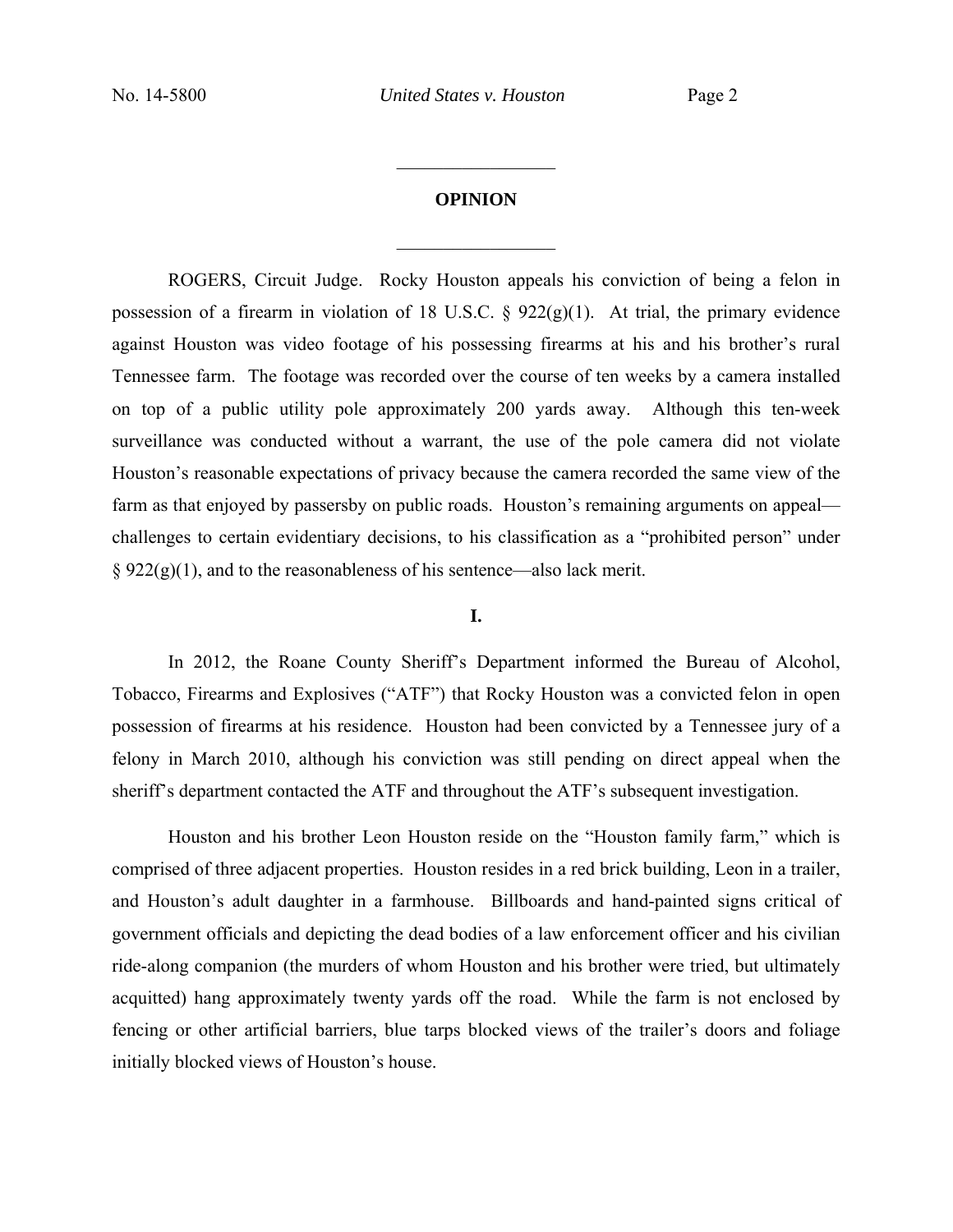ATF agents first attempted to conduct drive-by surveillance of the farm. However, they were unable to observe for any length of time because their vehicles "[stuck] out like a sore thumb" at the rural property. As a result, on October 9, 2012, at the direction of the ATF and without a warrant, the utility company installed a surveillance camera on a public utility pole located roughly 200 yards from Leon's trailer. The camera broadcasted its recordings via an encrypted signal to an IP address accessed through a log-in and password. The camera could move left and right and had a zoom function. The ATF agents trained the camera primarily on Leon's trailer and a nearby barn because they understood that Houston spent most of his time in and around the trailer and occasionally slept there. At trial, an ATF agent (Special Agent Dobbs) testified that the view that the camera captured was identical to what the agents would have observed if they had driven down the public roads surrounding the farm.

 Warrantless monitoring occurred for ten weeks, from October 10, 2012, until December 19, 2012. On December 19, 2012, this court issued *United States v. Anderson-Bagshaw*, 509 F. App'x 396 (6th Cir. 2012), in which we expressed "some misgivings" about the constitutionality of long-term warrantless surveillance of an individual's backyard via a pole camera. *Id.* at 405. In response, the ATF obtained a warrant for the continued use of the pole camera later on the same day that *Anderson-Bagshaw* was issued.

 On January 11, 2013, ATF agents arrested Houston when he was away from the farm. No firearms were found on his person. On the same day, agents also executed search warrants for the three residences at the farm. Agents seized twenty-five firearms attributable to Houston and his brother: seventeen from Houston's house, five from Leon's trailer, and three from Leon's person. Houston was originally indicted for fourteen counts of violating  $\S 922(g)(1)$ . However, before trial, the Government moved to dismiss Counts 2–14 as multiplicitous and instead pursued a single count of possession of a firearm on or about January 11, 2013.

 Before trial, the district court rejected all of Houston's various motions to suppress and motions in limine. First, the district court denied Houston's motion to suppress video footage obtained from the pole camera. The district court ruled that even if the long-term warrantless surveillance violated Houston's Fourth Amendment rights, the exclusionary rule would not bar admission of the evidence due to the good-faith exception. Additionally, regarding Houston's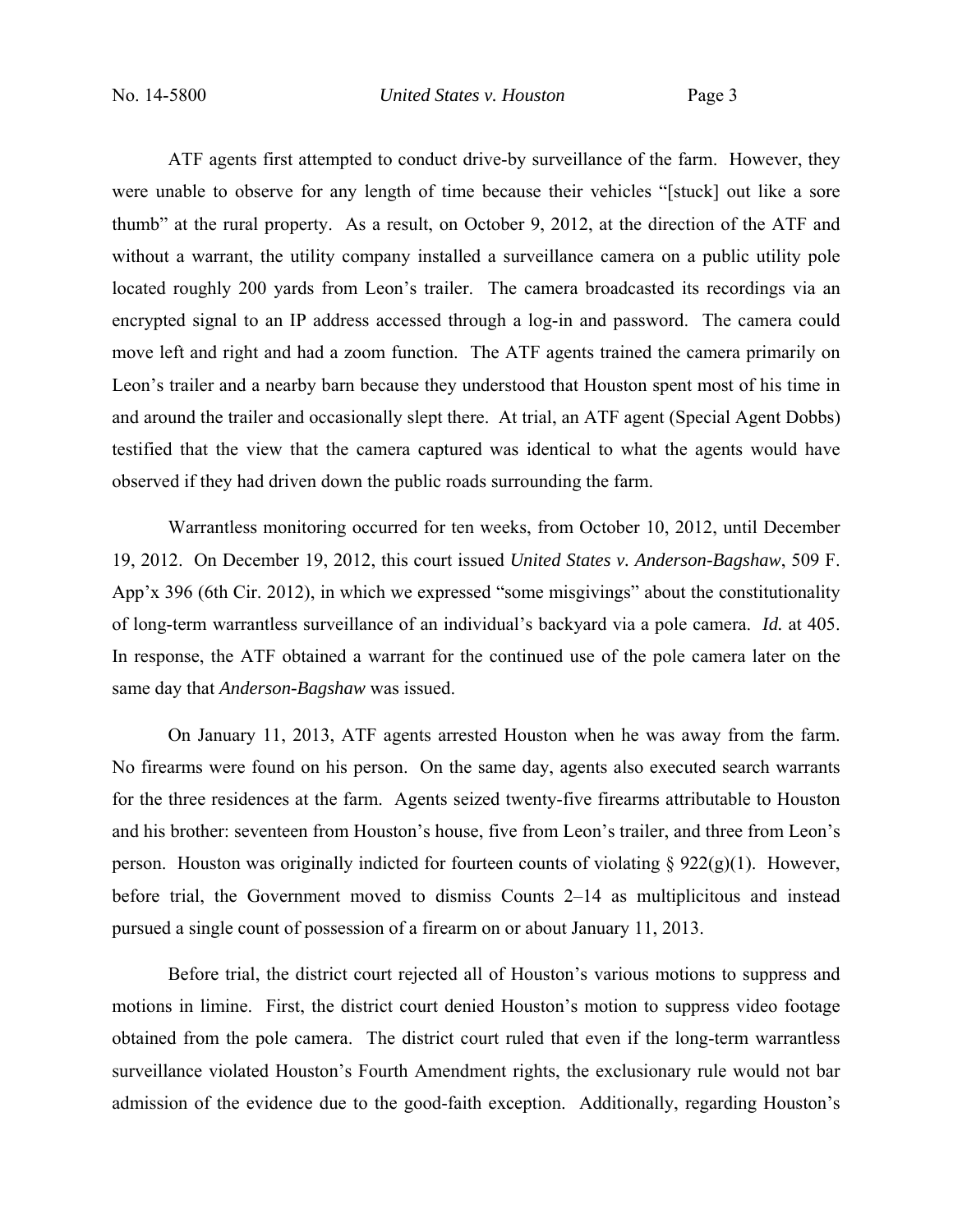argument that the video footage that was recorded after the agents obtained a warrant should be suppressed due to lack of probable cause supporting the warrant, the district court ruled that the warrant was supported by probable cause based on the previous warrantless footage as well as the statements from four individuals that Houston openly possessed firearms at his farm.

 At trial, footage from the warrantless use of the camera was introduced to show Houston possessing firearms on seven dates during the ten-week surveillance. A post-warrant video of Houston with a firearm was also admitted. While some of the videos show Houston standing in fields or near barns with firearms, others capture him standing near the trailer with firearms.

 Second, the district court denied Houston's motion to prohibit the Government from introducing video or photographic evidence purporting to show Houston possessing firearms absent a foundation that the firearm in the image is one of those confiscated on January 11, 2013. The district court reasoned that because Houston was charged with only one count of continuous possession of a firearm, video and photographic evidence of Houston possessing firearms in the weeks before his arrest would be relevant, highly probative, and not unduly prejudicial to proving that one count.

 Third, the district court denied Houston's pretrial motion to prohibit the Government from introducing lay opinion testimony of Special Agent Dobbs regarding the footage. At trial, Houston also requested permission to *voir dire* Dobbs outside the presence of the jury, but the district court denied his request. During his testimony, Dobbs identified for the jury when the recordings showed Houston, his brother, or firearms. Dobbs had become familiar with the brothers through conducting drive-bys and personally observing the brothers, as well as through studying the surveillance footage. Dobbs was also permitted to testify that one of the firearms in the video was a "Ruger Mini 14" because he gained personal familiarity with that type of firearm when a relative owned one.

 Fourth, the district court denied Houston's motion to dismiss the indictment. Houston argued that he was not a "prohibited person" under  $\S 922(g)(1)$ , because the appeal of his state felony conviction was still pending when the possessions of firearms alleged in the indictment occurred. Relying on *State v. Vasser*, 870 S.W.2d 543 (Tenn. Crim. App. 1993), the Tennessee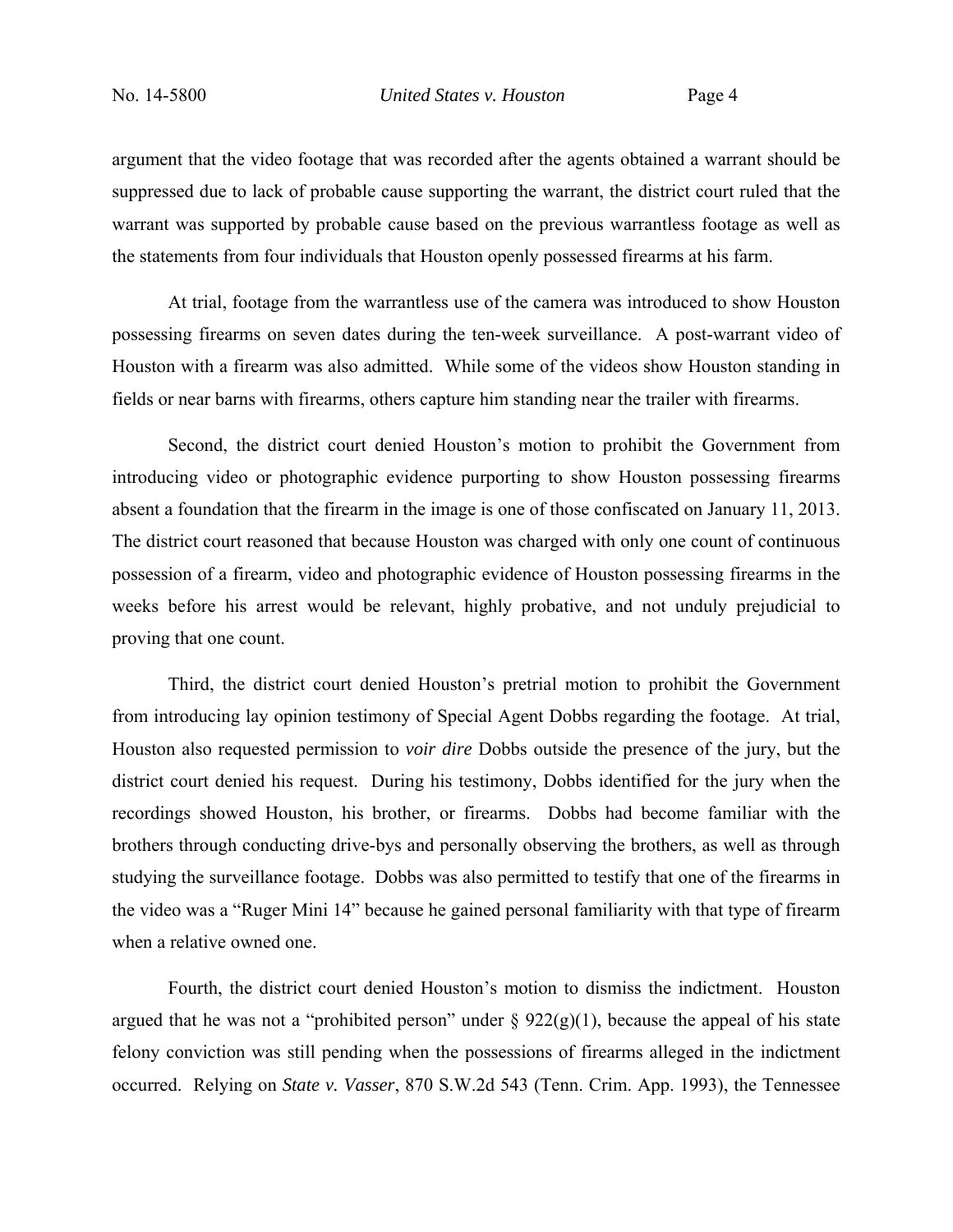Rules of Evidence, the Tennessee Rules of Criminal Appellate Procedure, this court's precedent, and the legislative intent of  $\S$  922(g)(1), the district court ruled that Houston was indeed a "prohibited person" at the time of his alleged possessions of firearms, notwithstanding the pendency of the direct appeal of his predicate felony conviction.

 A jury convicted Houston on March 19, 2014. At Houston's sentencing, the district court's Presentence Investigation Report set the base level offense at twenty-two due to the presence of an IMEZ Saiga, 7.62 caliber rifle; the Report then assigned six additional levels for the twenty-five firearms deemed to be in Houston's possession. Houston also had a criminal history category of II. Accordingly, the Guidelines imprisonment range was 87–108 months. The district court sentenced Houston to 108 months of imprisonment.

 At the sentencing hearing, Houston objected to the six-level enhancement because he argued that he could not have had constructive possession over the three firearms found on his brother's person when the agents searched the residences on January 11, 2013. The district court rejected this argument because it found that Houston had "unfettered access" to the location where the firearms were kept.

 Throughout the sentencing hearing (during which Houston chose to represent himself), Houston told the district court that he had contacted both Presidents Bush and Obama about his case and that he had filed a federal civil rights action against public officials in Roane County, Tennessee. The district court responded by asking Houston questions such as "How did it go for you when you wrote to President Obama? . . . Let me guess. He didn't respond to you?" Additionally, in determining the sentence, the district court took into account the billboards and signs posted at the farm as evidence of Houston's hatred for public officials and his "fortress mentality."

#### **II.**

#### **A. No Fourth Amendment Violation**

 There is no Fourth Amendment violation, because Houston had no reasonable expectation of privacy in video footage recorded by a camera that was located on top of a public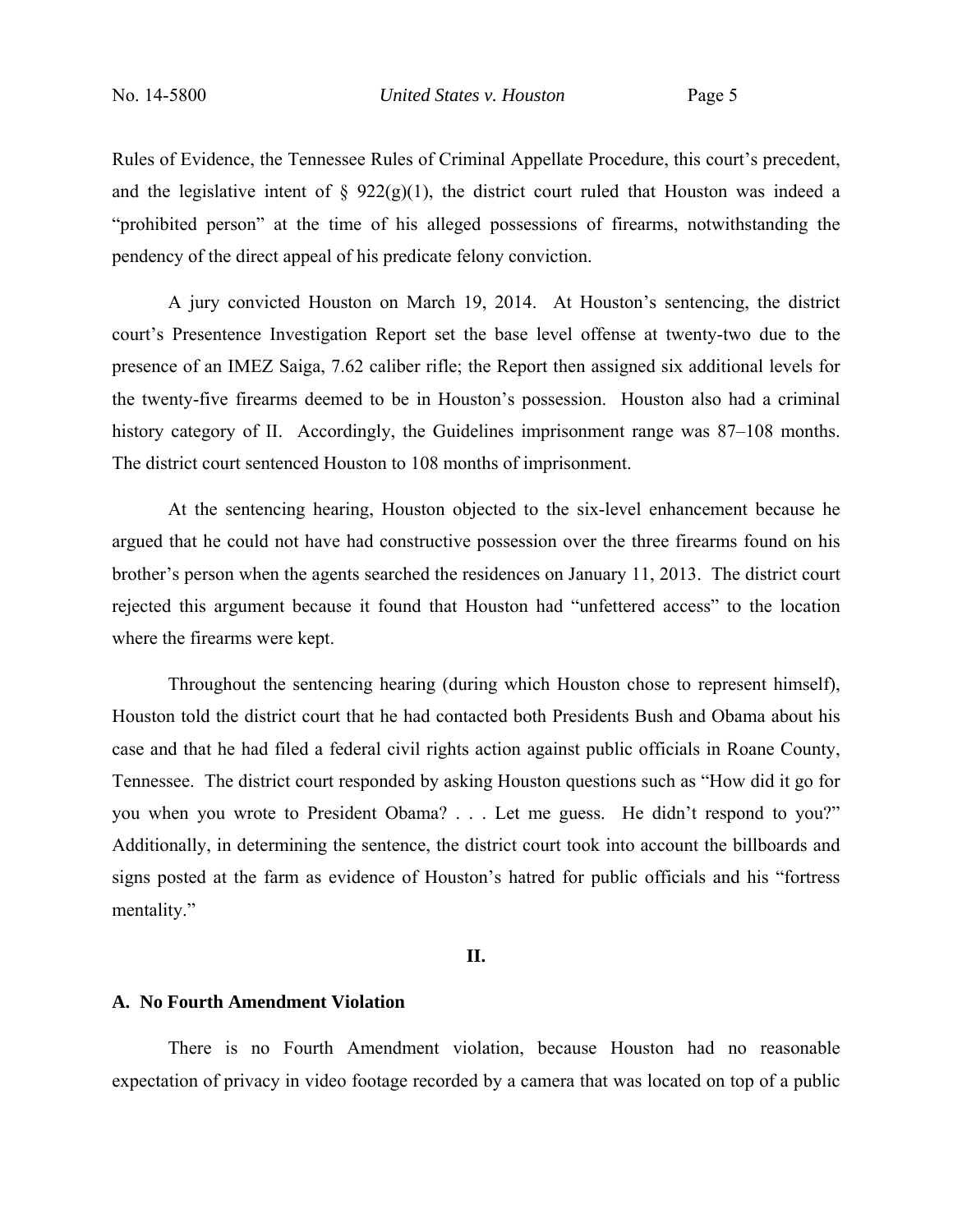utility pole and that captured the same views enjoyed by passersby on public roads. The ATF agents only observed what Houston made public to any person traveling on the roads surrounding the farm. Additionally, the length of the surveillance did not render the use of the pole camera unconstitutional, because the Fourth Amendment does not punish law enforcement for using technology to more efficiently conduct their investigations. While the ATF agents could have stationed agents round-the-clock to observe Houston's farm in person, the fact that they instead used a camera to conduct the surveillance does not make the surveillance unconstitutional.

 This conclusion is supported by *California v. Ciraolo*, 476 U.S. 207 (1986), in which the Supreme Court upheld warrantless aerial observations of curtilage, explaining that the Fourth Amendment does not "preclude an officer's observations from a public vantage point where he has a right to be and which renders the activities clearly visible." *Id.* at 213. While several of the videos show Houston standing in open fields, an area in which the recordings certainly do not violate his reasonable expectations of privacy, *United States v. Dunn*, 480 U.S. 294, 300–03 (1987); *Anderson-Bagshaw*, 509 F. App'x 396, 403–04 (6th Cir. 2012), other videos show Houston standing near the trailer, an area that at least arguably qualifies as curtilage. Nonetheless, even assuming that the area near the trailer is curtilage, the warrantless videos do not violate Houston's reasonable expectations of privacy, because the ATF agents had a right to access the public utility pole and the camera captured only views that were plainly visible to any member of the public who drove down the roads bordering the farm. *See United States v. Jackson*, 213 F.3d 1269, 1280-81 (10th Cir.), *vacated on other grounds*, 531 U.S. 1033 (2000). Thus, Houston's Fourth Amendment rights were not violated, because he has no reasonable expectation of privacy in what he "knowingly exposes to the public." *Katz v. United States*, 389 U.S. 347, 351 (1967).

 Houston argues that the immediate area around the trailer and Houston's home were not readily visible to passersby, because blue tarps blocked the trailer doors and foliage obstructed Houston's home. However, while the view of the trailer and his home may have been blocked, it was equally blocked from the view of the camera as from the view of passersby. There is no evidence that the camera was able to see through the tarps or into the interior of the trailer. The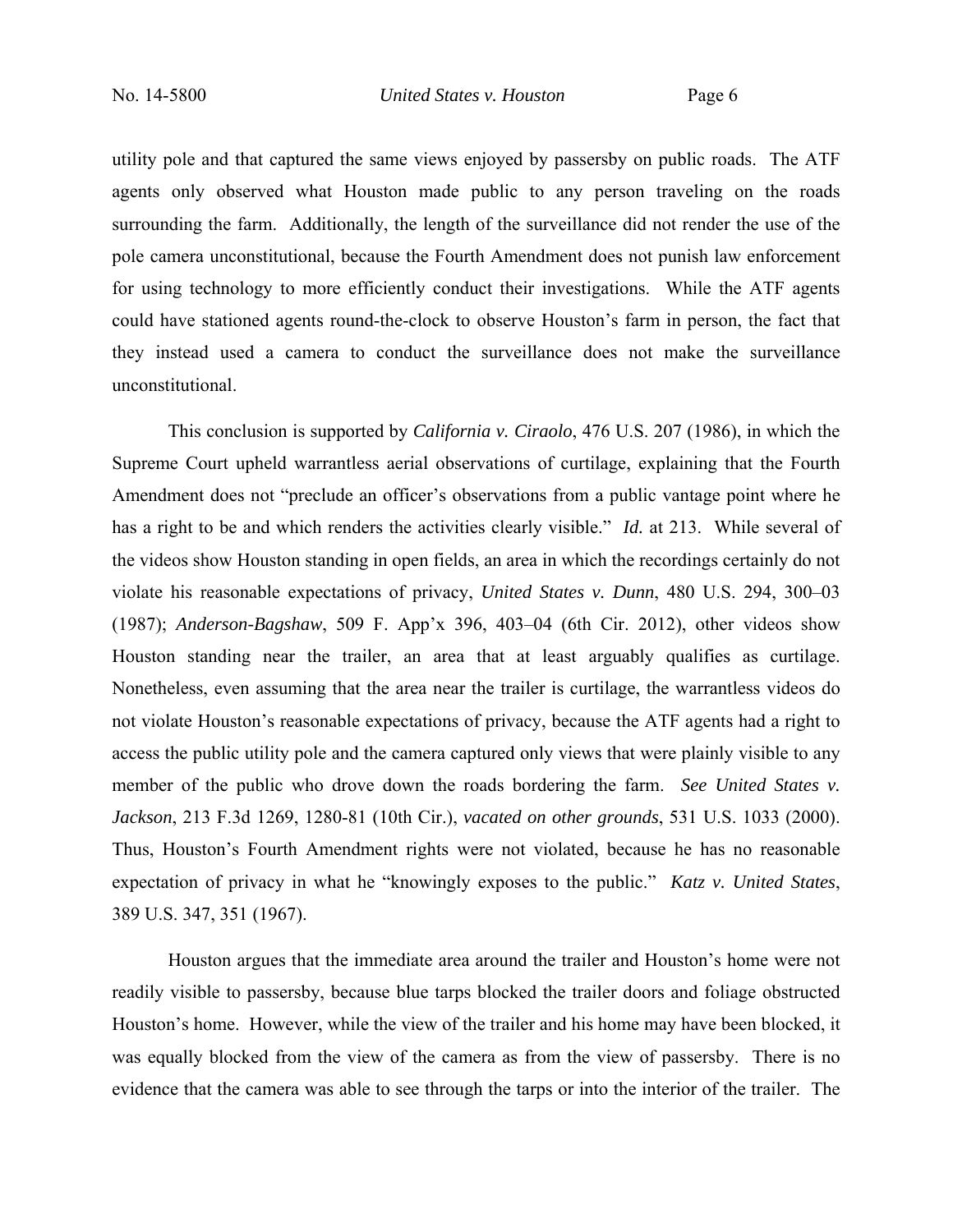Supreme Court in *Ciraolo* stated clearly that "the mere fact that an individual has taken measures to restrict some views of his activities" does not "preclude an officer's observations from a public vantage point where he has a right to be and which renders the activities clearly visible." 476 U.S. at 213.

Without citing the record, Houston alleges in his opening brief that it is "questionable" whether the view from atop the utility pole was the same as the view from the ground, and then later in his reply brief Houston alleges that the areas recorded by the camera definitely could not have been viewed by law enforcement officers standing on public ground. However, even if the view from a telephone pole somehow must be the same as the view from a public road, Special Agent Dobbs testified during the trial that the views from the camera and from the public roads were, in fact, the same, and there does not appear to be any evidence in the record to the contrary. The district court's factual finding in its order denying Houston's suppression motion that the camera recorded the same view enjoyed by an individual standing on public roads was thus not clearly erroneous.

Furthermore, the long length of time of the surveillance does not render the video recordings unconstitutionally unreasonable, because it was possible for law enforcement to have engaged in live surveillance of the farm for ten weeks. Although vehicles "[stuck] out like a sore thumb" at the property, the ATF theoretically could have staffed an agent disguised as a construction worker to sit atop the pole or perhaps dressed an agent in camouflage to observe the farm from the ground level for ten weeks. However, the Fourth Amendment does not require law enforcement to go to such lengths when more efficient methods are available. As the Supreme Court in *United States v. Knotts* explained, law enforcement may use technology to "augment[] the sensory faculties bestowed upon them at birth" without violating the Fourth Amendment. 460 U.S. 276, 282 (1983). The law does not keep the ATF agents from more efficiently conducting surveillance of Houston's farm with the technological aid of a camera rather than expending many more resources to staff agents round-the-clock to conduct in-person observations. *See id.* at 282–84. Nor does the law require police observers in open places to identify themselves as police; police may view what the public may reasonably be expected to view.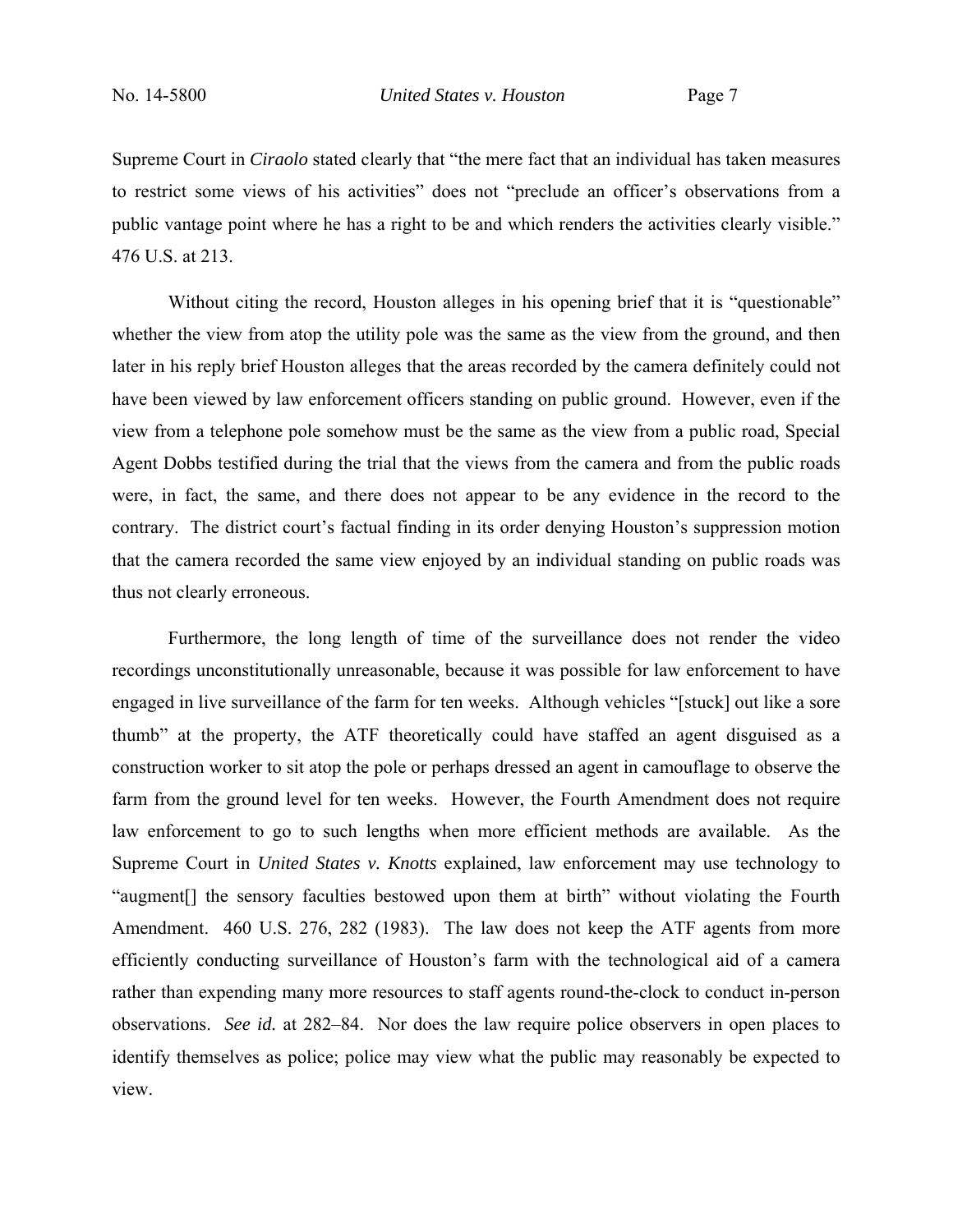Moreover, even if it were not practical for the ATF to conduct in-person surveillance for the full ten weeks, it is only the possibility that a member of the public may observe activity from a public vantage point—not the actual practicability of law enforcement's doing so without technology—that is relevant for Fourth Amendment purposes. Our cases have so held. *See United States v. Skinner*, 690 F.3d 772, 779 (6th Cir. 2012); *United States v. Forest*, 355 F.3d 942, 951 (6th Cir. 2004), *vacated on other grounds*, *Garner v. United States*, 543 U.S. 1100 (2005). In *Forest*, DEA agents lost visual contact of the defendant as he drove on public highways. 355 F.3d at 951. To reestablish the defendant's location, the agents called the defendant's cell phone and hung up before it rang in order to "ping" the defendant's physical location. *Id.* Although the agents could not maintain visual contact, we held that the access of the defendant's cell phone data was not a search under the Fourth Amendment, because it was possible for any member of the public to view the defendant's car. *Id.* Similarly, in *Skinner*, we upheld the warrantless use of cell phone pinging to track the defendant's location on public roads even though law enforcement never made visual contact with the defendant and did not know his identity, because the defendant's movements "could have been observed by any member of the public." 690 F.3d at 779. Here, as in *Forest* and *Skinner*, the length of the use of the camera is not problematic even if the ATF could not have conducted in-person surveillance for the full ten weeks, because any member of the public driving on the roads bordering Houston's farm during the ten weeks could have observed the same views captured by the camera.

 In arguing that the length of the surveillance period rendered the use of the pole camera unconstitutional, Houston relies on *Anderson-Bagshaw*, an unpublished opinion, in which we did not rule on the issue but expressed "some misgivings" about permitting warrantless pole camera surveillance of an individual's backyard for over three weeks. 509 F. App'x at 405; *see also*  509 F. App'x at 420–24 (Moore, J., concurring). Houston also cites *United States v. Jones*, in which five Justices appeared willing to rule that warrantless long-term GPS monitoring of an automobile violates an individual's reasonable expectation of privacy. 132 S. Ct. 945, 964 (Alito, J., concurring); *id.* at 955–56 (Sotomayor, J., concurring). However, unlike Justice Alito's concern in *Jones* that long-term GPS monitoring would "secretly monitor and catalogue every single movement" that the defendant made, *id.* at 964 (Alito, J., concurring), the surveillance here was not so comprehensive as to monitor Houston's every move; instead, the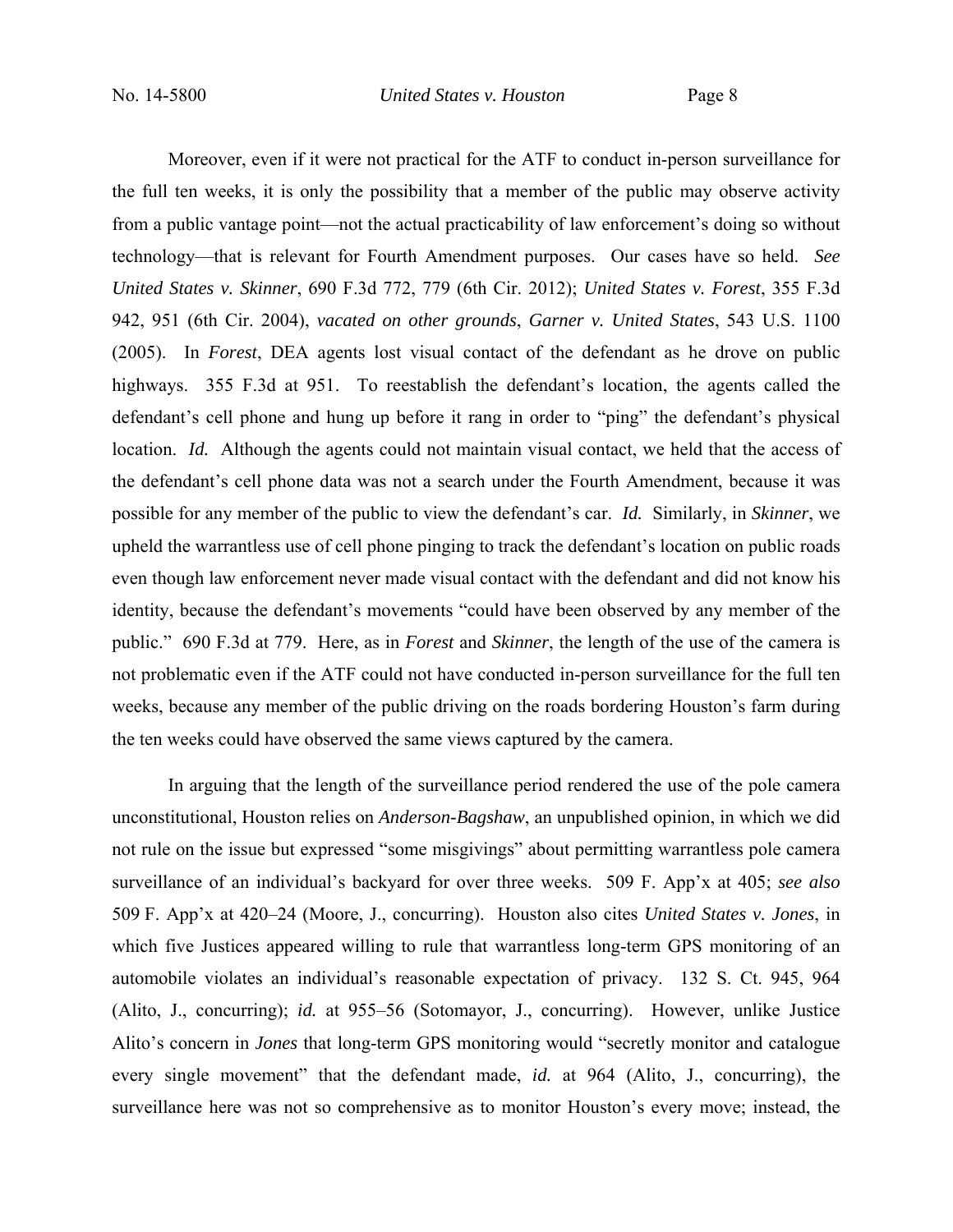camera was stationary and only recorded his activities outdoors on the farm. Because the camera did not track Houston's movements away from the farm, the camera did not do what Justice Sotomayor expressed concern about with respect to GPS tracking: "generate<sup>[]</sup> a precise, comprehensive record of a person's public movements that reflects a wealth of detail about her familial, political, professional, religious, and sexual associations." *Id.* at 955 (Sotomayor, J., concurring). Indeed, we recognized as much in *Anderson-Bagshaw*, the case upon which Houston relies, when we stated that "it may be that the privacy concerns implicated by a fixed point of surveillance are not so great as those implicated by GPS tracking." 509 F. App'x at 405. Thus, notwithstanding the concurrences in *Jones* and dicta in our unpublished opinion, the results in *Knotts*, *Forest*, and *Skinner* indicate that long-term warrantless surveillance via a stationary pole camera does not violate a defendant's Fourth Amendment rights when it was possible for any member of the public to have observed the defendant's activities during the surveillance period.

 Moreover, if law enforcement were required to engage in live surveillance without the aid of technology in this type of situation, then the advance of technology would one-sidedly give criminals the upper hand. The law cannot be that modern technological advances are off-limits to law enforcement when criminals may use them freely. Instead, "[i]nsofar as respondent's complaint appears to be simply that scientific devices . . . enabled the police to be more effective in detecting crime, it simply has no constitutional foundation." *Knotts*, 460 U.S. at 284.

 Finally, given our holding that the agents did not need to obtain a warrant to conduct the video surveillance in the first place, Houston's argument that the post-warrant video evidence should be suppressed due to a lack of probable cause supporting the warrant is unavailing. All of the pole camera recordings, both those obtained with and without a warrant, were properly admitted during Houston's trial.

## **B. Video and Photographic Evidence of Firearms not Proven to Be Seized on January 11, 2013**

 The district court also did not abuse its discretion in admitting video and photographic evidence obtained from the pole camera even though it could not be proved that the firearms in the images were the same firearms seized on January 11, 2013, because the evidence was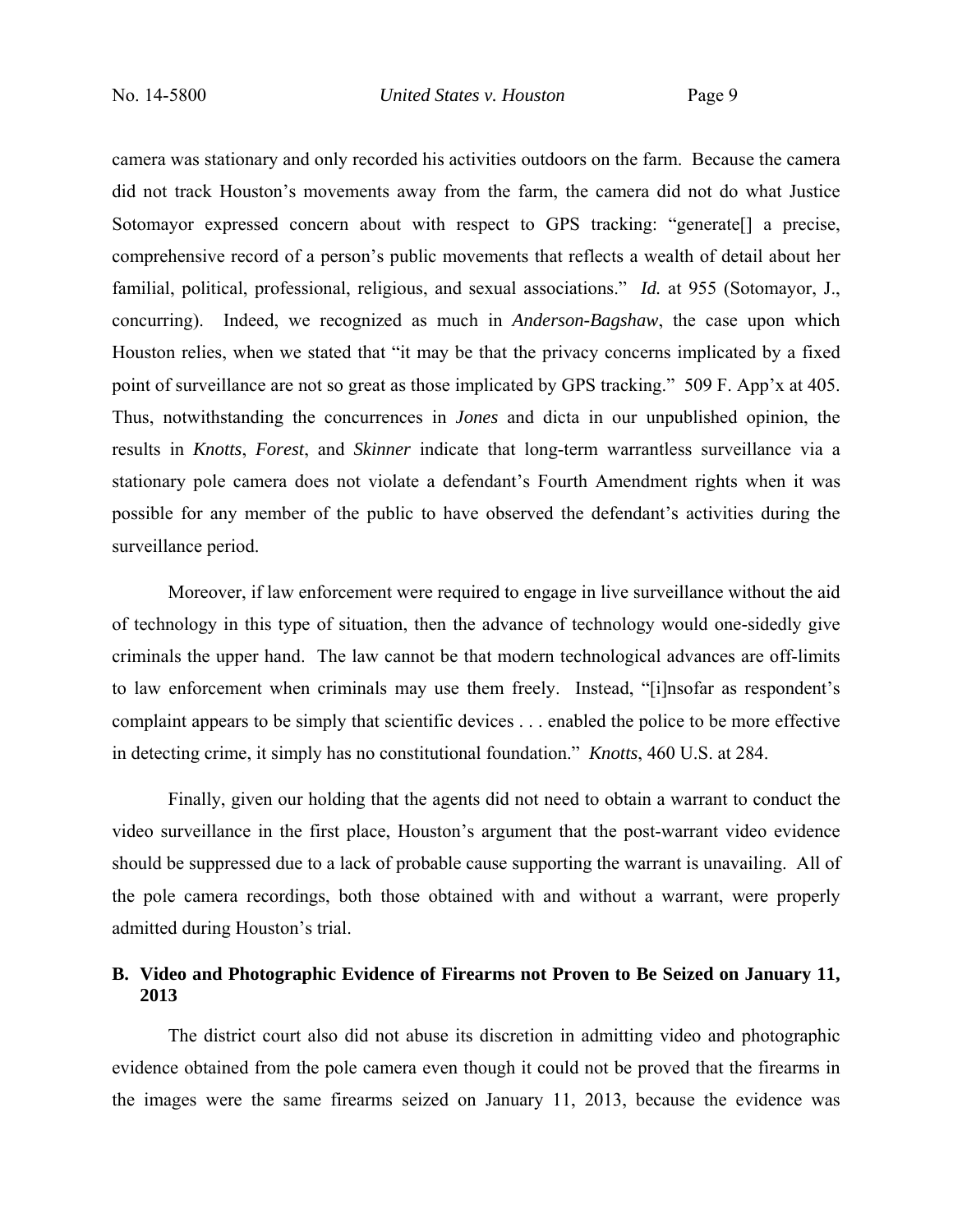relevant and not unduly prejudicial in proving Houston's continuous and uninterrupted possession of firearms. Houston argues that absent a foundation that the firearm in the image is one of those confiscated on January 11, 2013, the introduction of videos or photographs would be irrelevant and would violate Federal Rules of Evidence 404(b) and 403.

 Because Counts 2–14 were dismissed as multiplicitous, the district court correctly ruled that evidence of Houston's possessing firearms in the weeks leading up to his arrest was highly probative in proving the remaining count of continuous and uninterrupted possession. The district court also did not abuse its discretion in admitting the evidence because the indictment charges Houston with possession of one or more firearms "on or about" January 11, 2013. "On or about" indicates that time is not an essential element of the offense, so long as the unlawful conduct occurred "reasonably near" the date on the indictment. *United States v. Ford*, 872 F.2d 1231, 1236 (6th Cir. 1989). Therefore, the Government did not have to prove that Houston actually possessed firearms on January 11, 2013. *Id.* While an incident that occurred eleven months before the date on the indictment is not "reasonably near," *id.*, this court has upheld admitting evidence of events that took place thirty-three days and two weeks before the date on the indictment. *United States v. Hettinger*, 242 F. App'x 287, 295 (6th Cir. 2007); *United States v. Manning*, 142 F.3d 336, 338–40 (6th Cir. 1998). The images of Houston consistently possessing firearms on dates between ten and three-and-a-half weeks before the date on the indictment are more similar to the cases in *Hettinger* and *Manning* than the eleven-month gap in *Ford*. Accordingly, the images are relevant to proving the one count of continuous and uninterrupted possession "on or about" January 11, 2013.

 In addition, the introduction of video and photographic evidence of firearms that were not proven to be seized on January 11, 2013, was not unfairly prejudicial. Evidence is unfairly prejudicial when it "tends to suggest decision on an improper basis," but is not unfairly prejudicial when it only damages the defendant's case due to the legitimate probative force of the evidence. *United States v. Bonds*, 12 F.3d 540, 567 (6th Cir. 1993) (quoting *United States v. Schrock*, 855 F.2d 327, 333 (6th Cir. 1988)). Because the damage that the evidence caused to Houston's case—that the jury would be more likely to find Houston guilty of continuous and uninterrupted possession of a firearm "on or about" January 11, 2013, after viewing images of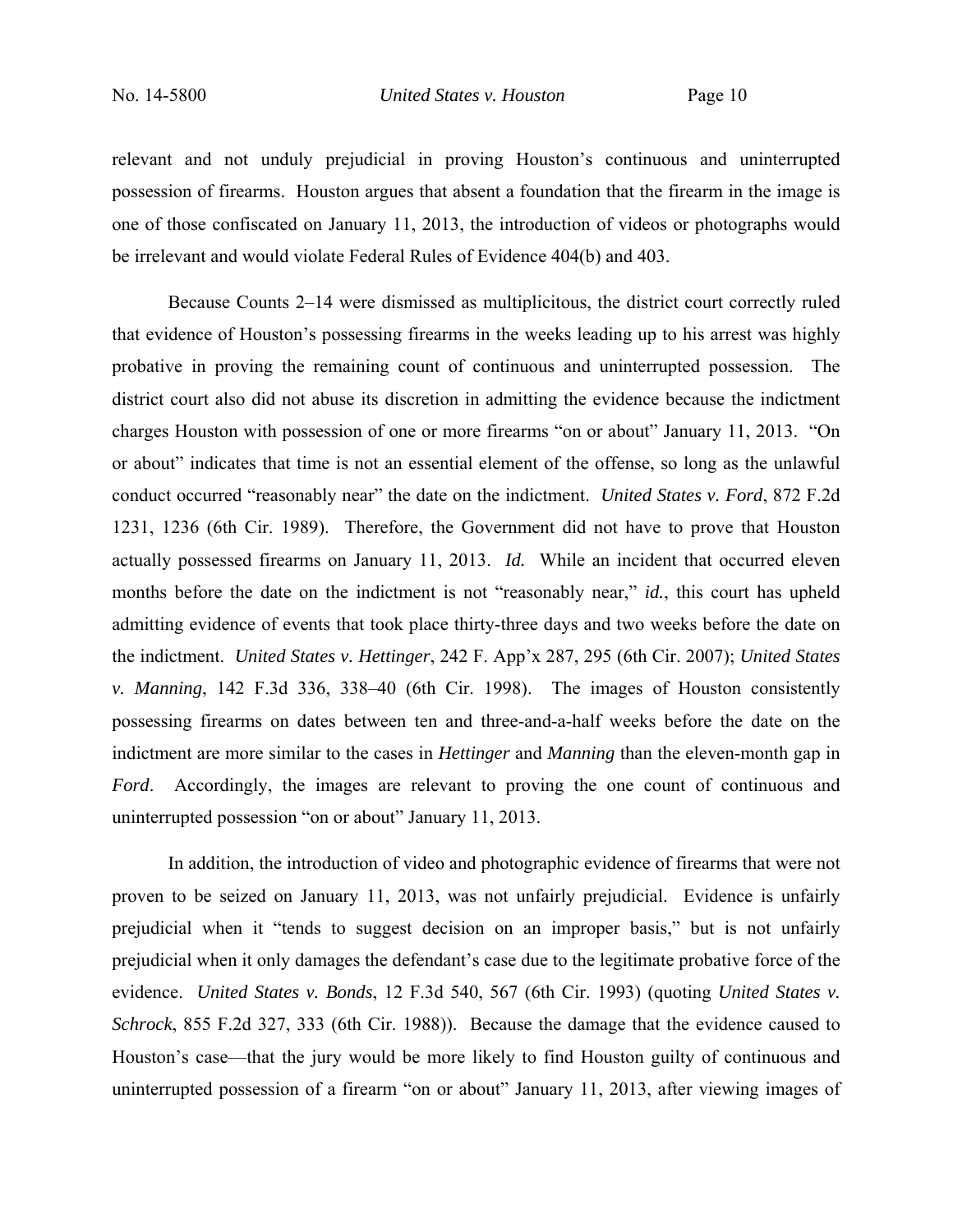his possessing firearms in the weeks leading up to his arrest—results from the legitimate probative force of the evidence, the evidence was not unfairly prejudicial.

 Furthermore, as the district court explained, because the images were properly introduced as substantive evidence of Houston's charged violation of  $\S 922(g)(1)$ , they are not propensity evidence and his 404(b) arguments are thus misplaced.

### **C. Testimony of Special Agent Dobbs**

 The district court also did not abuse its discretion in permitting Special Agent Dobbs to offer his lay opinions identifying Houston and firearms in the videos, because Dobbs was better able to identify Houston and the firearms in the less-than-perfect quality videos than the jury due to Dobbs' personal familiarity with both Houston and firearms generally. Houston argues that Dobbs should not have been permitted to testify, because Dobbs did not observe the events firsthand. However, Federal Rule of Evidence 701 permits a lay witness to identify a defendant in a photograph when the witness is more likely than the jury to identify the individual. *United States v. Dixon*, 413 F.3d 540, 545 (6th Cir. 2005). As we explained in *Dixon*, factors relevant to admitting lay identification testimony include whether the witness is generally familiar with the defendant's appearance, whether the witness was familiar with the defendant's appearance at the time the photograph was taken or when the defendant was dressed similarly to the individual in the photograph, whether the defendant disguised his appearance at the time of the offense, whether the defendant has since altered his appearance, whether the photograph is of poor quality, and whether the photograph only shows a partial view of the defendant. *Id.* Furthermore, a reviewing court should particularly defer to the decision by the district court to admit (as opposed to exclude) lay identification testimony because someone who is personally familiar with an individual is presumptively better able to identify the individual in a photograph than a juror. *Id.* at 547 (Rogers, J., concurring).

 Here, Dobbs became familiar with Houston—including his typical dress and mannerisms—by observing him in person before Dobbs viewed the videos. Additionally, the video would occasionally "jump" and the images could be "grainy" when the zoom function was used. Accordingly, based on the factors given in *Dixon* and the great level of deference afforded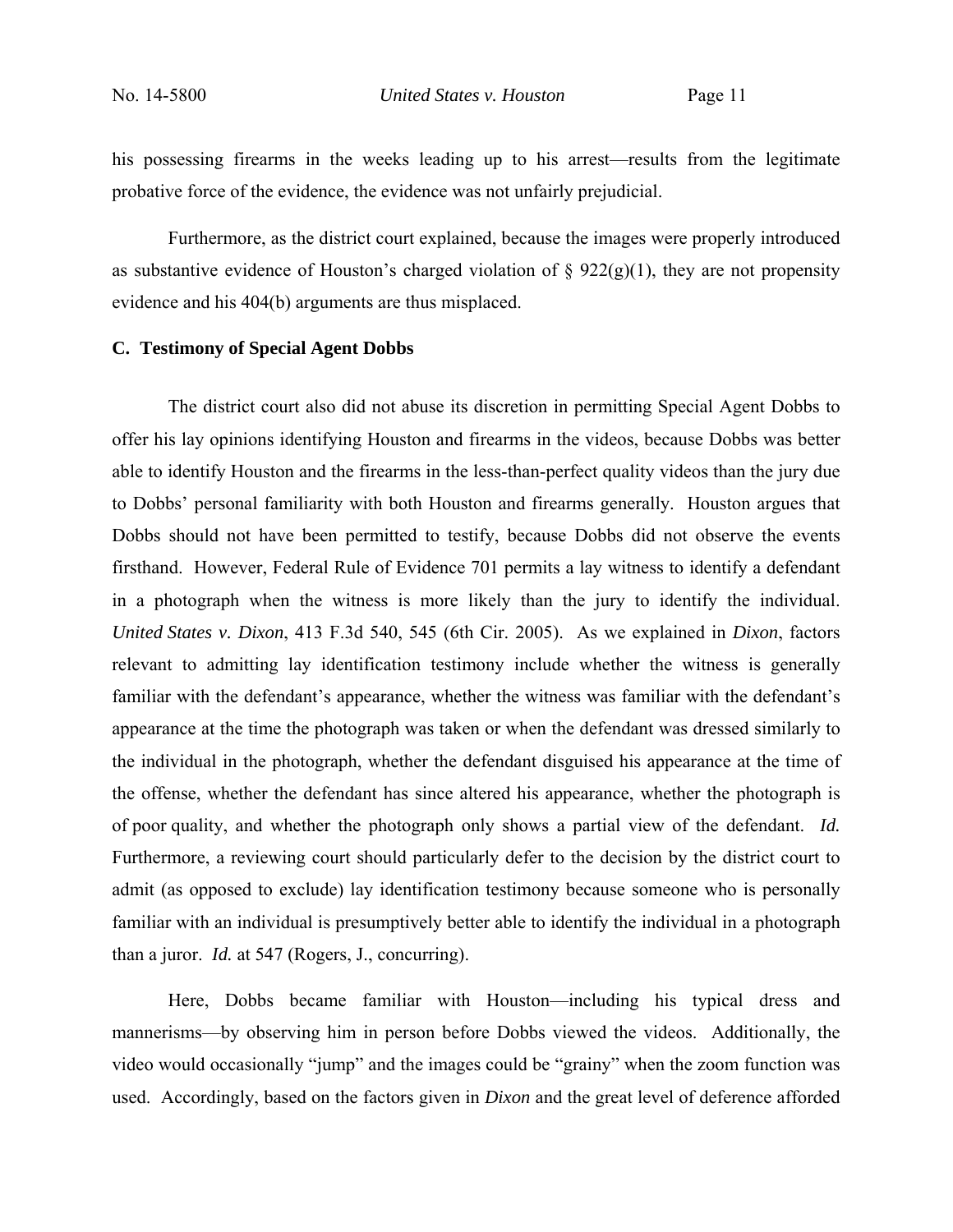to the district court's evidentiary decisions, the district court did not abuse its discretion. Similarly, the district court did not abuse its discretion when it permitted Dobbs to identify firearms in the video based on his general familiarity with firearms and the Ruger Mini 14 in particular. Just as Dobbs was more likely to be able to identify Houston in the poor quality videos due to his familiarity with Houston, Dobbs' general familiarity with firearms and the Ruger Mini 14 (which likely exceeded that of the average juror) also made him more likely to be able to identify firearms in the video.

 Houston also argues that the district court abused its discretion by refusing to allow Houston's counsel to *voir dire* Dobbs outside the presence of the jury. However, any error in refusing *voir dire* was harmless because Dobbs properly testified as a lay witness.

### **D. "Prohibited Person" Under 18 U.S.C § 922(g)(1)**

 Houston's non-evidentiary challenge to his conviction is also without merit. Even though Houston's state felony conviction was pending on direct appeal at the time of his alleged possessions of firearms, Houston was nonetheless a prohibited person under  $\S$  922(g)(1). Houston was "convicted" under both possible definitions of "conviction" in Tennessee law and no Tennessee case or statute provides that a person's status as "convicted" is affected by the pendency of a direct appeal for purposes analogous to the loss of the right to possess firearms under  $\S$  922(g)(1).

Section 922 (g)(1) states that:

It shall be unlawful for any person . . . *who has been convicted* in any court of, a crime punishable by imprisonment for a term exceeding one year . . . to . . . possess . . . any firearm or ammunition . . . .

(emphasis added). 18 U.S.C. § 921(a)(20) further provides that "[w] hat constitutes a conviction [for purposes of  $\S 922(g)(1)$ ] shall be determined in accordance with the law of the jurisdiction in which the proceedings were held." Because Houston's underlying felony was adjudicated in Tennessee, Tennessee law governs the definition of "convicted." The Tennessee Code does not define "conviction"; accordingly, Tennessee case law determines the definition.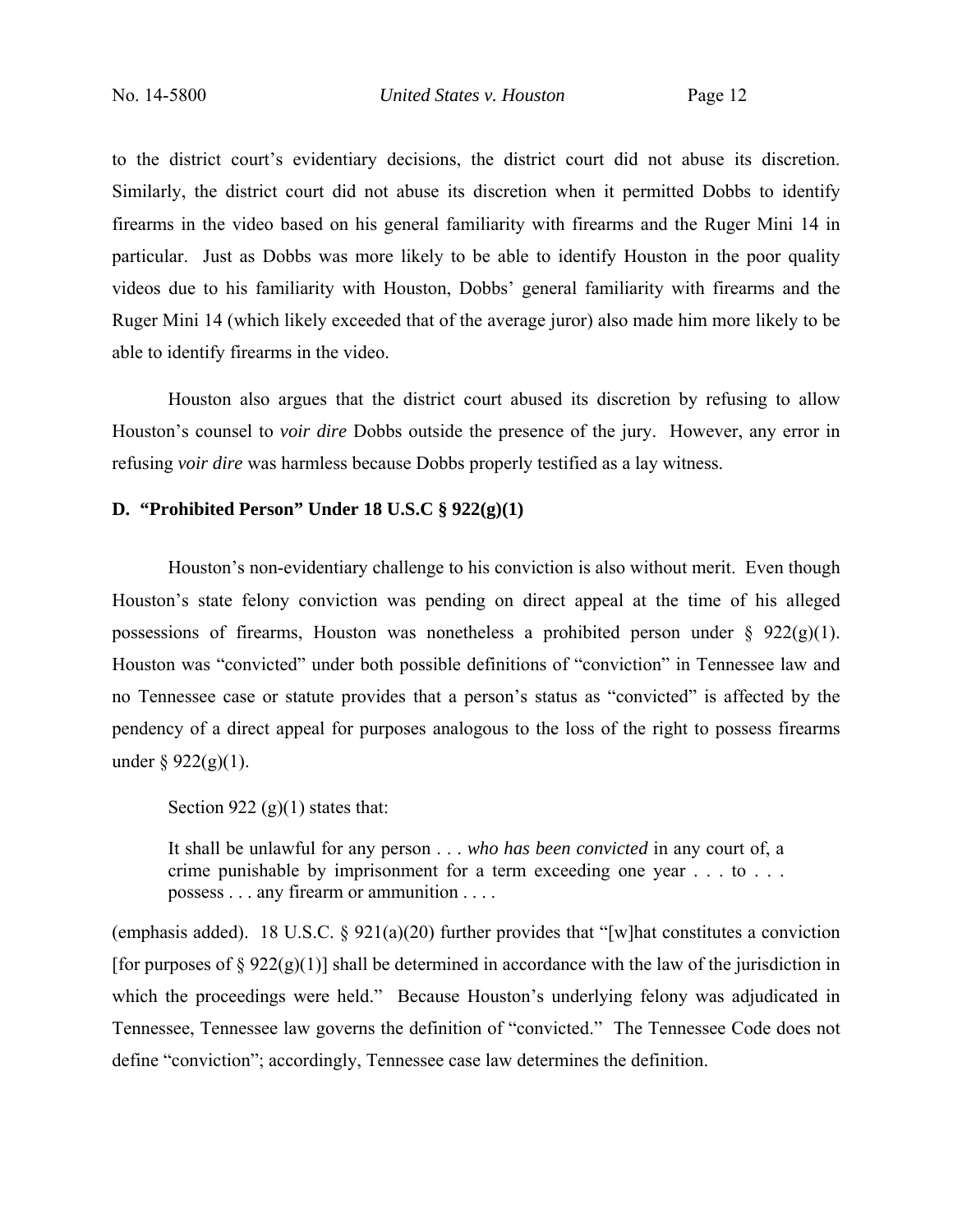Under Tennessee law, the meaning of "conviction" depends on the context in which it is used. *State v. Vasser*, 870 S.W.2d 543, 546 (Tenn. Crim. App. 1993). Two meanings of "conviction" exist under Tennessee law. *Rodriguez v. State*, 437 S.W.3d 450, 453 (Tenn. 2014) (citing *Vasser*, 870 S.W.2d at 545). First, the "general" meaning of conviction refers only to "the establishment of guilt by a guilty plea or verdict" and is "independent of sentence and judgment." *Id.* (citing *Vasser*, 870 S.W.2d at 546). Tennessee courts have determined that the "general" meaning of conviction applies when the statutory language denotes a stage of the trial process or is used "in connection with the successive steps in a criminal case." *Vasser*, 870 S.W.2d at 546. Second, the "technical" meaning of conviction requires both a guilty verdict and the adjudication of a sentence by the court. *Id.* Under the Tennessee Rules of Criminal Procedure, the "technical meaning" of conviction is referred to as a "judgment of conviction." *Id.* at 545 (citing Tenn. R. Crim. P. 32(e)). Absent a statutory definition to the contrary, the "technical meaning" is typically used when referring to future consequences that result from conviction, such as civil disabilities. *Id.* at 546 (citing *Vasquez v. Courtney*, 537 P.2d 536, 537- 38 (Or. 1975)). Regardless of whether the "general" or "technical" meaning of conviction applies to  $\S 922(g)(1)$ , Houston was "convicted" of a felony under either meaning because a jury issued a guilty verdict and the state court formally sentenced him to one year of imprisonment for the felony. *State v. Houston*, No. E2011-01855-CCA-R3-CD, 2013 WL 500231, at \*1 (Tenn. Crim. App. Feb. 11, 2013).

 No Tennessee court has held that a person is not considered "convicted" under the law simply because an appeal has been filed, regardless of whether the person's conviction was in the "general" or the "technical" sense. The only case that has considered whether an individual is considered "convicted" during the pendency of an appeal held that the individual did remain "convicted" throughout the duration of the appeal. *State ex rel. Barnes v. Garrett*, 188 S.W. 58, 60 (Tenn. 1916). In *Garrett*, the Tennessee Supreme Court held that a pardon granted while a conviction is on direct appeal is valid under the governor's power in the Tennessee Constitution to grant pardons "after conviction." *Id.* The attorney general argued that the pardon was not issued "after conviction," and therefore was invalid, because the appeal suspended the judgment. *Id.* at 59. After determining that the word "conviction" in the Tennessee Constitution was used in its "general" sense—meaning that the individual's conviction was unaffected by the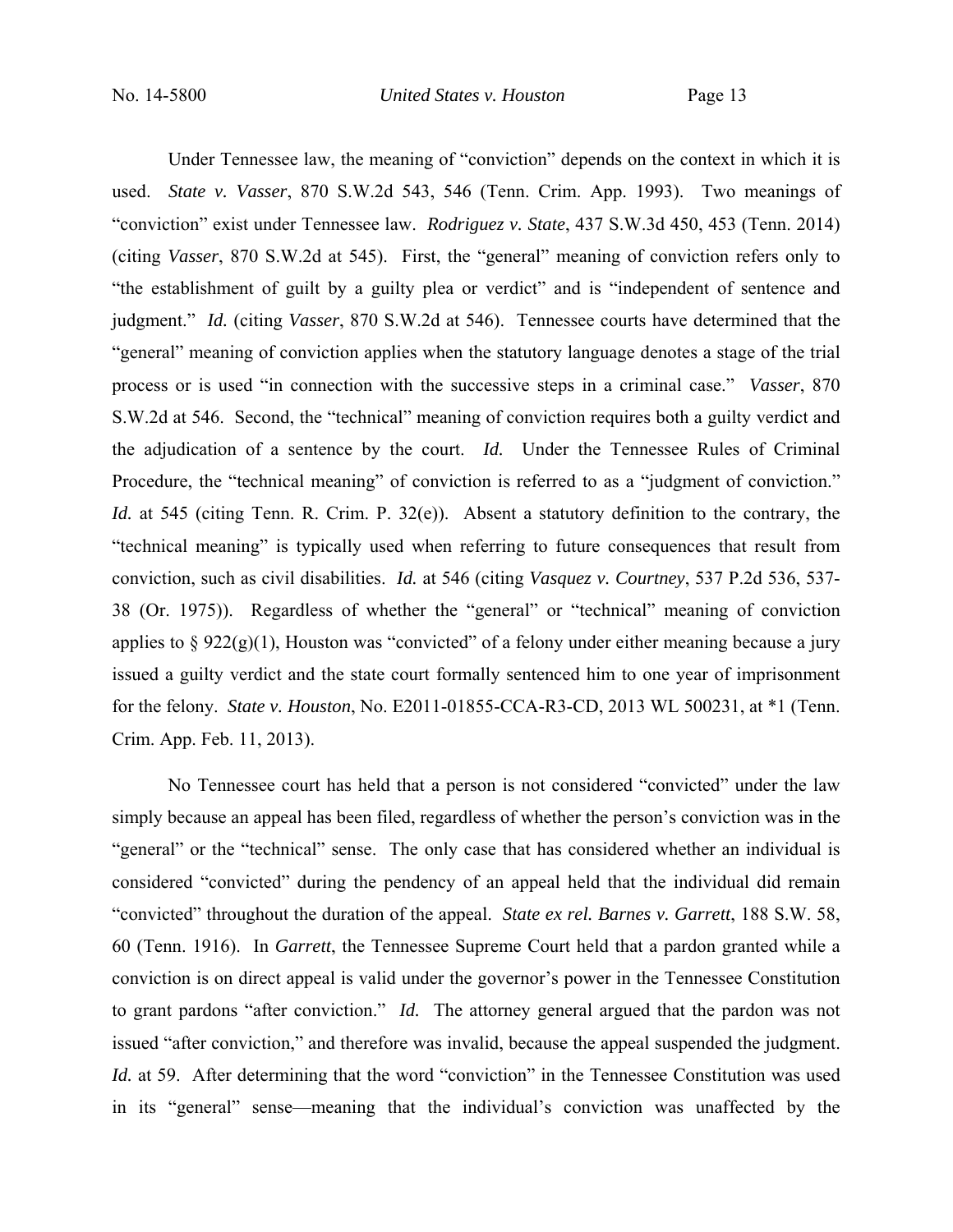imposition or suspension of a sentence—the court ruled that although the appeal suspended the judgment, while on appeal "the defendant stands convicted, unless this court finds error and awards a new trial." *Id.* at 60.

 Treating Houston as a prohibited person is also consistent with federal precedent regarding § 922(g)(1). In *Lewis v. United States*, 445 U.S. 55 (1980), the Supreme Court held that the use of an allegedly invalid state felony conviction as the predicate offense under a similar statute did not violate the Due Process Clause of the Fifth Amendment. *Id.* at 64–66. Similarly, we have held that  $\S 922(g)(1)$  only focuses on the status of the defendant at the time of the possession of the firearm. *United States v. Morgan*, 216 F.3d 557, 565–66 (6th Cir. 2000). We have further recognized that Congress, by enacting  $\S$  922, intended to create a class of "presumptively dangerous" individuals that is not limited to only those validly convicted. *Id.* at 566. For example, in *United States v. Olender*, 338 F.3d 629 (6th Cir. 2003), we upheld a defendant's conviction for violating  $\S$  922(g)(1) even though the state court realized it had erroneously entered the defendant's predicate convictions as felonies and later entered a corrected judgment changing the convictions to misdemeanors. *Id.* at 631–32. Thus, even if the Tennessee Court of Criminal Appeals had ultimately reversed Houston's conviction, our reasoning in *Morgan* and *Olender* indicates that Congress nonetheless intended for Houston's possessions of firearms during the pendency of his appeal to be prohibited by  $\S 922(g)(1)$ .

 Houston argues that his conviction is not "final" under Tennessee law and therefore cannot serve as a predicate felony for  $\S 922(g)(1)$ . However, Houston's arguments that his conviction is not "final" are unfounded because the Tennessee Rules of Appellate Procedure provide that a criminal defendant may only appeal once the trial court enters a "final" judgment of conviction, *State v. Comer*, 278 S.W.3d 758, 760–61 (Tenn. Crim. App. 2008); the very fact that Houston was able to appeal demonstrates that his conviction was "final" under Tennessee law. Likewise, the Tennessee Rules of Evidence further indicate that a conviction is "final" notwithstanding the pendency of an appeal because an individual can be impeached with evidence of a conviction even if an appeal is pending. Tenn. R. Evid. 609(e).

 Houston claims that under *Wilkerson v. Leath*, No. 3-93-06, 2012 WL 2361972 (Tenn. Ct. App. Mar. 6, 2012), a conviction is not "final" under Tennessee law until all appeals are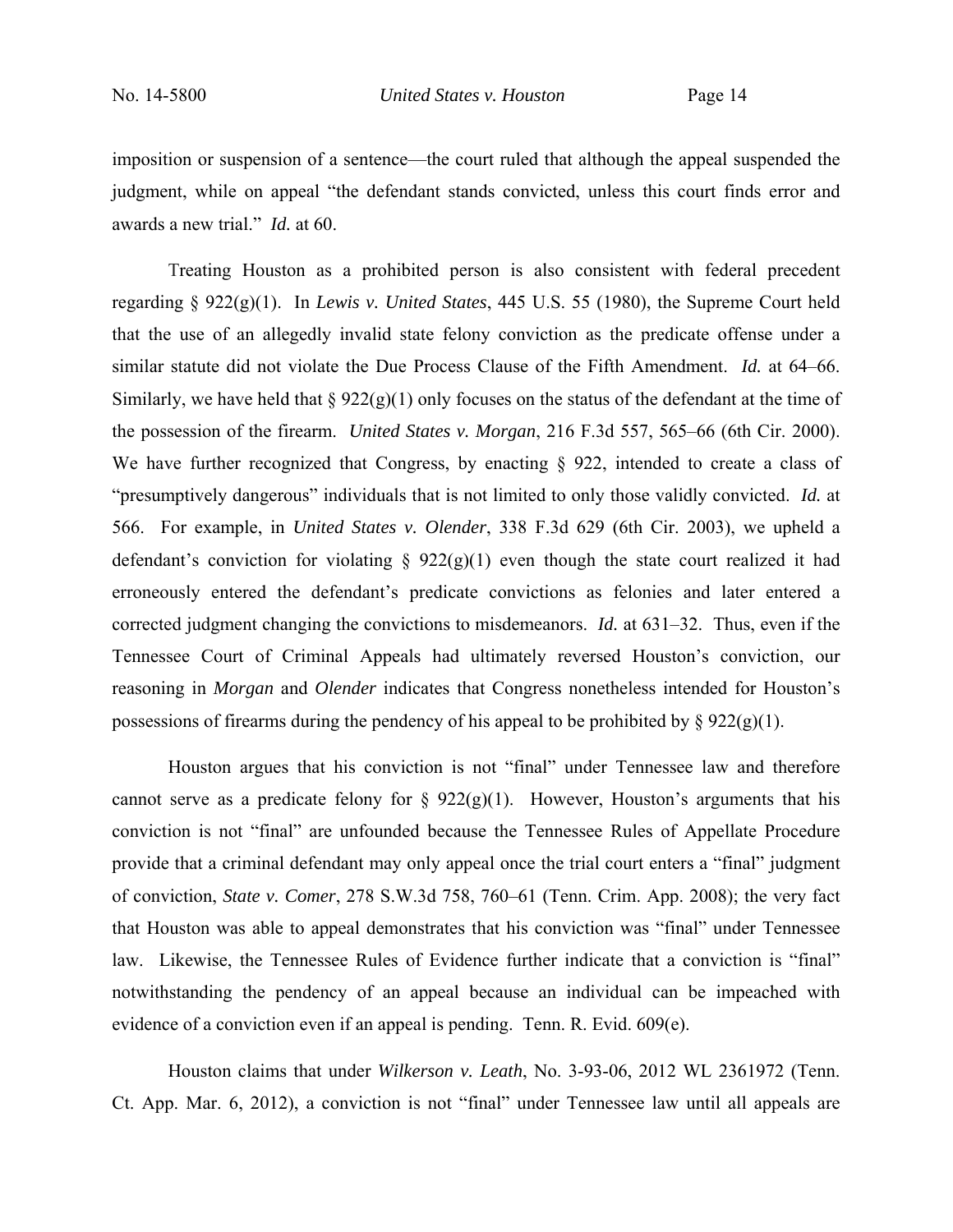exhausted. However, *Leath* only dealt with the use of a criminal conviction for the purposes of collateral estoppel (or "issue preclusion") in a civil case. 2012 WL 2361972, at \*6. The case did not make any attempt to define "conviction." Instead, the *Leath* court limited its inquiry to "the issue of whether the judgment, while pending on appeal . . . was final for collateral estoppel purposes." *Id.* It is understandable why, as a policy matter, Tennessee would choose to require all appeals to be exhausted before a judgment may be used for collateral estoppel; such a rule avoids inconsistent results when the later reversal of a judgment affects the outcome of the case in which the judgment was used as collateral estoppel. Restatement (Second) of Judgments  $\S$  13 cmt. f (1982). However, §  $922(g)(1)$  does not share the same policy rationale. As explained above, Congress did not limit the class of prohibited persons under  $\S 922(g)(1)$  to those validly convicted, *Morgan*, 216 F.3d at 566; thus, § 922(g)(1) does not share the concern that prohibiting a person from possessing firearms could lead to "inconsistencies" when that person's underlying felony conviction is later reversed.

 Houston's remaining arguments that his conviction is not "final" are also without merit. He relies on *State v. Scarborough*, 181 S.W.3d 650 (Tenn. 2005), which holds that the Tennessee Constitution does not permit the prosecution to use collateral estoppel against the defendant in order to establish an essential element of the offense. *Id.* at 652. *Scarborough* determined only the extent of a defendant's rights to a jury trial under the Tennessee Constitution, and nothing in the opinion attempts to define "conviction." *Id.* at 658. Houston also argues that we should defer to a Tennessee state judge's statement that Houston's felony judgment was "not a final order." However, the statement is from an order denying Houston post-conviction relief because his application to the Tennessee Supreme Court to review his conviction was still pending, and the statement thus indicates only that Houston may not pursue post-conviction relief under Tennessee law before exhausting all direct appeals. Finally, Houston relies on *United States v. Pugh*, 142 F.3d 438, 1998 WL 165143 (6th Cir. 1998), in which we held in an unpublished opinion that the word "final" in a statutory sentencing enhancement provision should be interpreted as "meaning when direct appeals have been exhausted." *Id.* at \*6. The rationale behind this interpretation is to avoid the need to resentence the defendant should one of the underlying prior offenses be reversed on appeal. *See United States v. Morales*, 854 F.2d 65, 69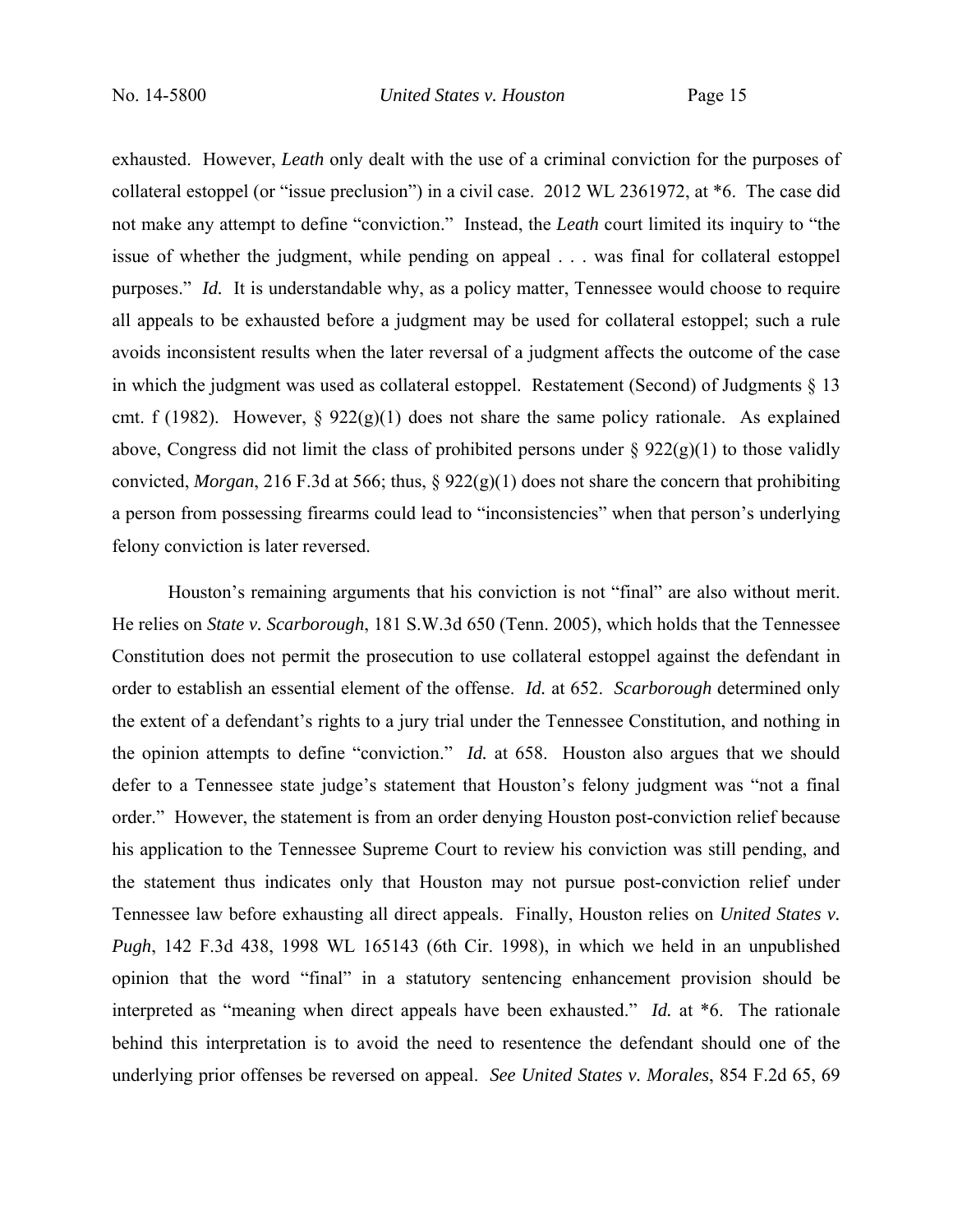(5th Cir. 1988). Section  $922(g)(1)$  does not share this efficiency rationale; indeed, as explained in *Morgan*, Congress intended quite the opposite. *See* 216 F.3d at 566.

### **E. Reasonableness of Houston's Sentencing**

 Finally, the district court did not abuse its discretion in sentencing Houston, because it acted procedurally and substantively reasonably and without bias in attributing all twenty-five firearms to Houston and in weighing relevant sentencing factors. First, the imposition of the sixlevel enhancement was procedurally reasonable because the district court could reasonably conclude that Houston had constructive possession of all twenty-five firearms. Constructive possession occurs when a person has the power and intention to exercise dominion and control over an object. *United States v. Bailey*, 553 F.3d 940, 944 (6th Cir. 2009). The possession may be joint, but the Government must prove a nexus between the defendant and the object. *Id.* at 945; *United States v. Craven*, 478 F.2d 1329, 1333 (6th Cir. 1973). In this case, the district court could conclude that Houston had constructive possession of all the firearms because it pointed to specific aspects of the record that illustrate that Houston shared all twenty-five firearms with Leon and had "unfettered access" to the location where the firearms were kept. In particular, the district court relied on the videos showing Houston and Leon using firearms together, the fact that Houston came and went freely from the trailer, and the fact that Houston's son claimed ownership for one of the firearms recovered from Leon's person.

 Houston argues that he could not have had constructive possession of the three firearms recovered from Leon's person, because the Government failed to show through "credible evidence" that Houston previously had a nexus with or access to the three firearms seized from Leon's person. However, Houston does not point to anything in the record that rebuts the district court's findings that the brothers shared all of the weapons or that Houston had unfettered access to all of the weapons. Although Leon was carrying the three firearms at the exact moment the agents arrived, his temporary actual possession does not negate the conclusion that Houston also had constructive possession of the firearms.

 Second, the record does not indicate that the district court was personally biased against Houston. Houston argues that the district court's asking of questions such as "How did it go for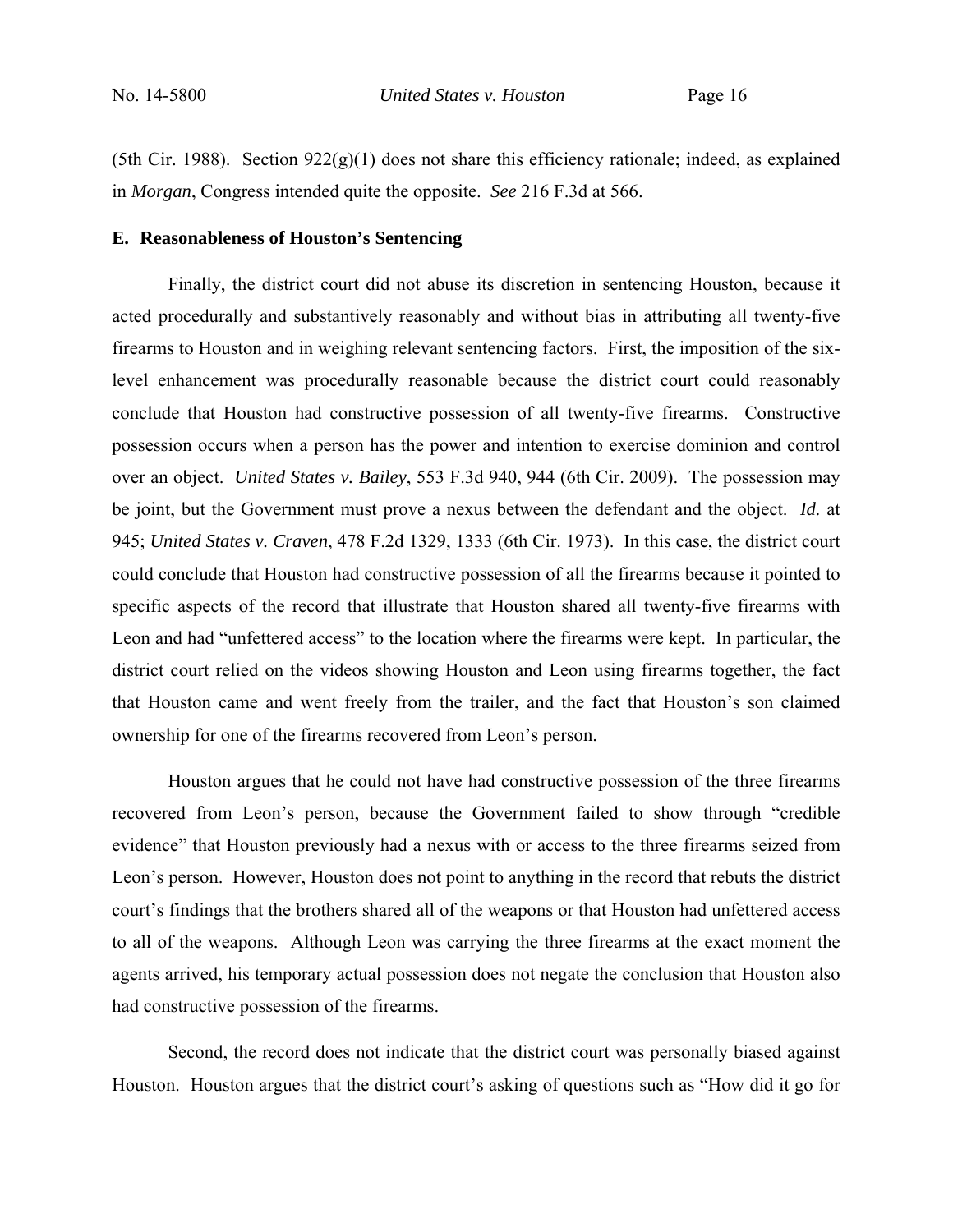you when you wrote to President Obama?" illustrates an unlawful bias. However, the questioning merely appears designed to demonstrate to Houston the frivolity of some of his actions and does not rise to the level of bias that would render the sentencing judgment invalid. Such questioning is a far cry from the judge's actions in *Knapp v. Kinsey*, 232 F.2d 458 (6th Cir. 1956), a case cited by Houston, in which the trial judge "took an active part in assisting the plaintiffs in presenting their case and in proving their contentions." *Id.* at 464.

 Third, the sentence was within the Guidelines range and therefore is presumptively reasonable. *United States v. Vonner*, 516 F.3d 382, 389–90 (6th Cir. 2008) (en banc). In arguing that his sentence was nonetheless unreasonable, Houston alleges that the district court placed undue weight on the billboards and signs posted at the farm. The district court considered the billboards during sentencing and expressed concern that the billboards demonstrated hatred towards public officials and a "fortress mentality." However, there is no indication that the weight afforded by the district court was unreasonable or undue. As we have previously explained, "[t]hat the court did not weigh the factors raised by Defendant in the manner that he would have liked to have had them weighed does not indicate that the court acted improperly or disregarded Defendant's arguments." *United States v. Hogan*, 458 F. App'x 498, 504 (6th Cir. 2012).

#### **III.**

The judgment of the district court is affirmed.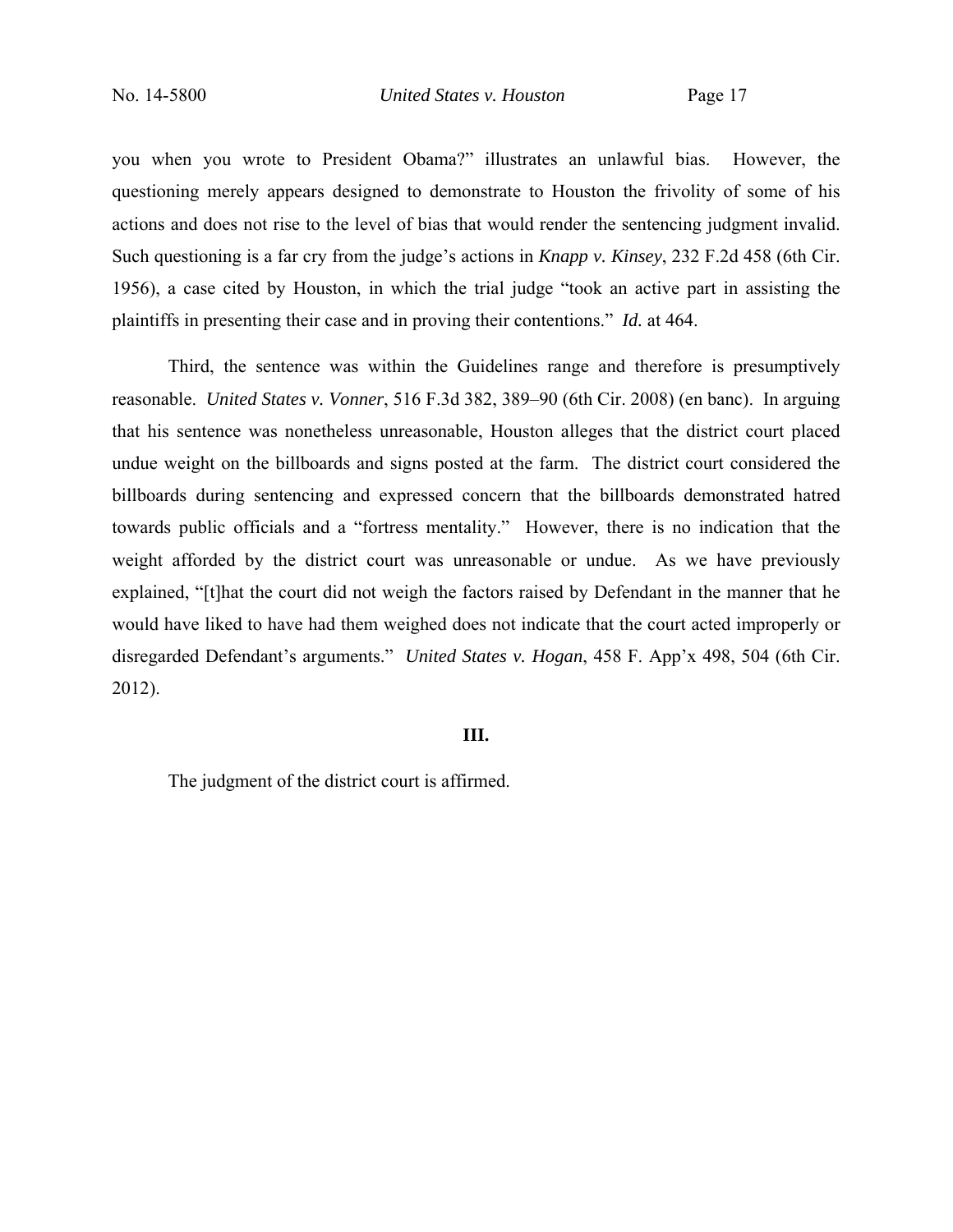## **CONCURRENCE**

 $\frac{1}{2}$ 

 $\frac{1}{2}$ 

ROSE, District Judge. I concur in the result of the majority opinion affirming Defendant's conviction and sentence for possessing firearms in violation of 18 U.S.C. § 922(g)(1) on January 11, 2013. While I concur in full with sections I, III, and parts B, C, D, and E of section II, I am not convinced of the reasoning behind part II A.

 The lead opinion posits that "the ATF . . . could have staffed an agent disguised as a construction worker to sit atop the pole or perhaps dressed as an agent in camouflage to observe the farm from ground level for ten weeks." While *United States v. Skinner*, 690 F.3d 772, 780 (6th Cir. 2012), implies that the actual practicability of law enforcement observing activity from a public vantage point may not be relevant, this Court has also sifted from the panoply of opinions in *United States v. Jones* the concern that long-term non-human surreptitious surveillance "is worrisome because 'it evades the ordinary checks that constrain abusive law enforcement practices: "limited police resources and community hostility."'" *United States v. Anderson-Bagshaw*, 509 F. App'x 396, 422 (6th Cir. 2012)(quoting *United States v. Jones*, 565 U.S. ––––, 132 S. Ct. 945, 956, 181 L.Ed.2d 911 (2012) (Sotomayor, J., concurring) (quoting *Illinois v. Lidster*, 540 U.S. 419, 426, 124 S. Ct. 885, 157 L.Ed.2d 843 (2004))).

 Also, I find unconvincing the claim that, because this case involves a camera focused on Defendant's house, and not a monitor affixed to a car, the Government cannot gather "a wealth of detail about [defendant's] familial, political, professional, religious, and sexual associations" 132 S. Ct. at 955. Here, familial relations with Defendant's brother and daughter were studied. Surely, in most cases, ten weeks of video surveillance of one's house could reveal considerable knowledge of one's comings and goings for professional and religious reasons, not to mention possible receptions of others for these and possibly political purposes. Also, by constant surreptitious technological viewing of Defendant's house, the Government knew Defendant "occasionally slept" in his trailer. The privacy concerns implicated by a fixed point of surveillance are equal, if not greater, when it is one's home that is under surveillance.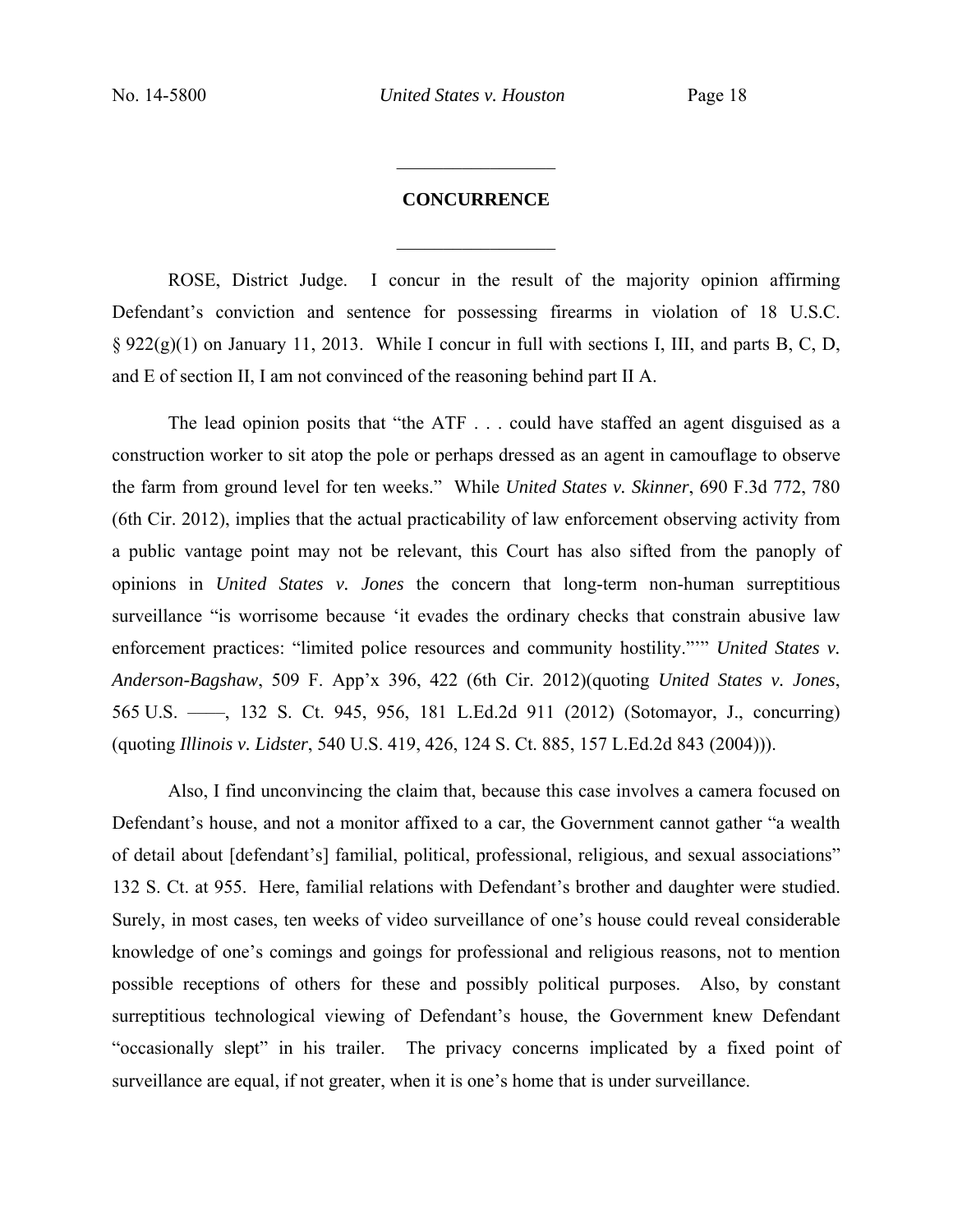Finally, I do not have the same concern that "if law enforcement were required to engage in live surveillance without the aid of technology in this type of situation, then the advance of technology would one-sidedly give criminals the upper hand." Expediency in this particular situation is not our concern. It is for the police to work within constitutionally permitted means. Fortunately, no one proposes that law enforcement should "be powerless to thwart such behavior." Law enforcement would have the power to obtain a search warrant, returning to them the upper hand.

 In this case, it is the search warrant eventually obtained by law enforcement that carries the day. "[T]he untainted portions of the affidavit were sufficient to motivate the [legal] search and would have been sufficient to convince a neutral magistrate of the existence of probable cause." *United States v. Bowden*, 240 F. App'x 56, 61-62 (6th Cir. 2007)(quoting *United States v. Keszthelyi*, 308 F.3d 557, 575 (6th Cir.2002)).

 The affidavit supporting the December 19, 2012 application for a search warrant to monitor the house remotely recounts how Defendant was convicted of felony evading arrest in 2004. 3:13-cr-010, Doc. 17-4, PageID# 312. The application further recounts how, while Defendant and his brother were acquitted of murder for the shooting of a Roane County Sheriff's Deputy and his ride-along companion in 2006, they fired 22 shots from an assault rifle and eight rounds from a handgun in what they portrayed at trial as self-defense. A sister admitted that in January 2012 she purchased ammunition for Leon Houston. *Id.* PageID# 313. A confidential informant testified that the two brothers used identical weaponry, to allow sharing ammunition. *Id.* PageID# 314. Another sister reported in December 2011 that there were numerous firearms on the property, including an assault rifle, other long guns and handguns. *Id.* PageID# 312. Finally, a home health care nurse, tending to the Houston's now-deceased father, reported that she observed multiple firearms on the property, including long guns and pistols. *Id.* PageID# 313. The January 11, 2013 application to enter and search the property contained the same allegations. *Id.* Doc.  $17{\text -}2^1$  The untainted portions of the affidavit were clearly sufficient to

<sup>&</sup>lt;u>1</u> Firearms "are durable goods and might well be expected to remain in a criminal's possession for a long period of time." *United States v. Powell*, 603 F. App'x 475, 478 (6th Cir. (2015)(quoting *United States v. Pritchett*, 40 F. App'x 901, 906 (6th Cir. 2002)).